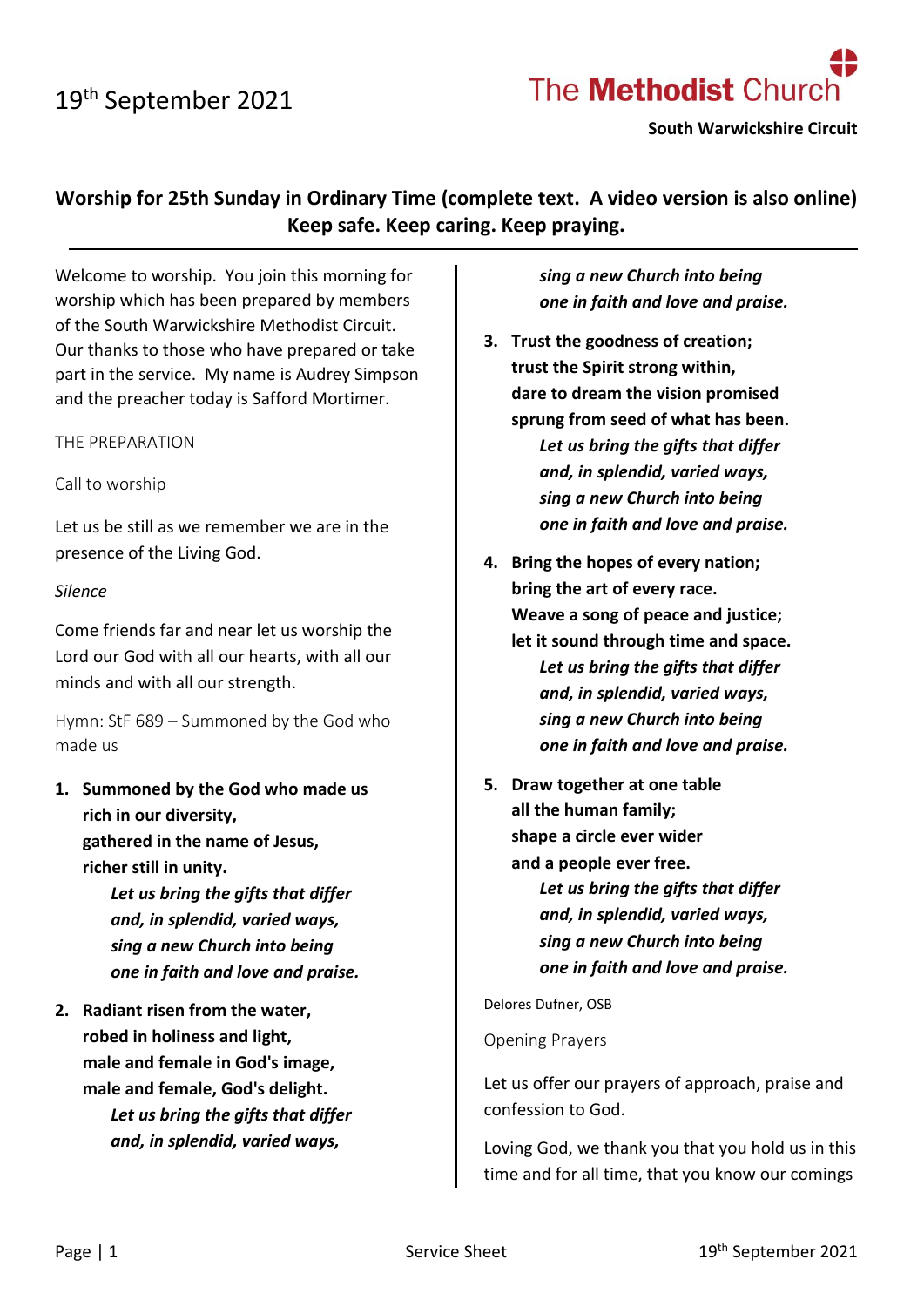and goings, and are intimate with the innermost thoughts of our hearts. Because of this we can come to you in confidence and in trust. Enable us by your Spirit to worship you through Christ our Lord. Amen

Lord God, we give you thanks and praise for your Son Jesus Christ who showed us:

- that true greatness is known in serving others.
- that the way of wisdom is found in childlike humility and in being peaceloving and considerate
- how to be sincere, merciful and impartial in our dealings with others.

With hearts lifted high, we offer you our thanks and praise for loving us and showing us the way to be your disciples. **Amen**

### Prayer of confession

Loving Lord, despite our best intentions we fail to live up to our calling as people of Jesus' way. We acknowledge that though we know that in your eyes, it is not social status, or wealth or reputation that count, we have shown partiality in our dealing with others. We have favoured the wealthy, the wise and the important.

### Lord in you mercy **Forgive our sins.**

Loving Lord, Despite knowing for as long as we have been followers of Jesus that true greatness is found in service we acknowledge the times that we have lorded it over others, or despised the need we see in our neighbours and failed to merciful.

Lord in your mercy **Forgive our sins**

# **Forgive us we pray when our lives are taken over by the sort of values that set us at odds with your way. Amen**

Declaration of forgiveness

Hear the good news. In Christ's name your sins are forgiven. **Amen**

THE MINISTRY OF THE WORD

Gospel: – Mark: 9. 30-37 (NRSVA)

#### *Jesus Again Foretells His Death and Resurrection*

**<sup>30</sup>**They went on from there and passed through Galilee. He did not want anyone to know it; **<sup>31</sup>**for he was teaching his disciples, saying to them, 'The Son of Man is to be betrayed into human hands, and they will kill him, and three days after being killed, he will rise again.' **<sup>32</sup>**But they did not understand what he was saying and were afraid to ask him.

#### *Who Is the Greatest?*

**<sup>33</sup>**Then they came to Capernaum; and when he was in the house he asked them, 'What were you arguing about on the way?' **<sup>34</sup>**But they were silent, for on the way they had argued with one another about who was the greatest. **<sup>35</sup>**He sat down, called the twelve, and said to them, 'Whoever wants to be first must be last of all and servant of all.' **<sup>36</sup>**Then he took a little child and put it among them; and taking it in his arms, he said to them, **<sup>37</sup>**'Whoever welcomes one such child in my name welcomes me, and whoever welcomes me welcomes not me but the one who sent me.'

Old Testament: – Proverbs 3:13-23 (NRSVA)

*The True Wealth*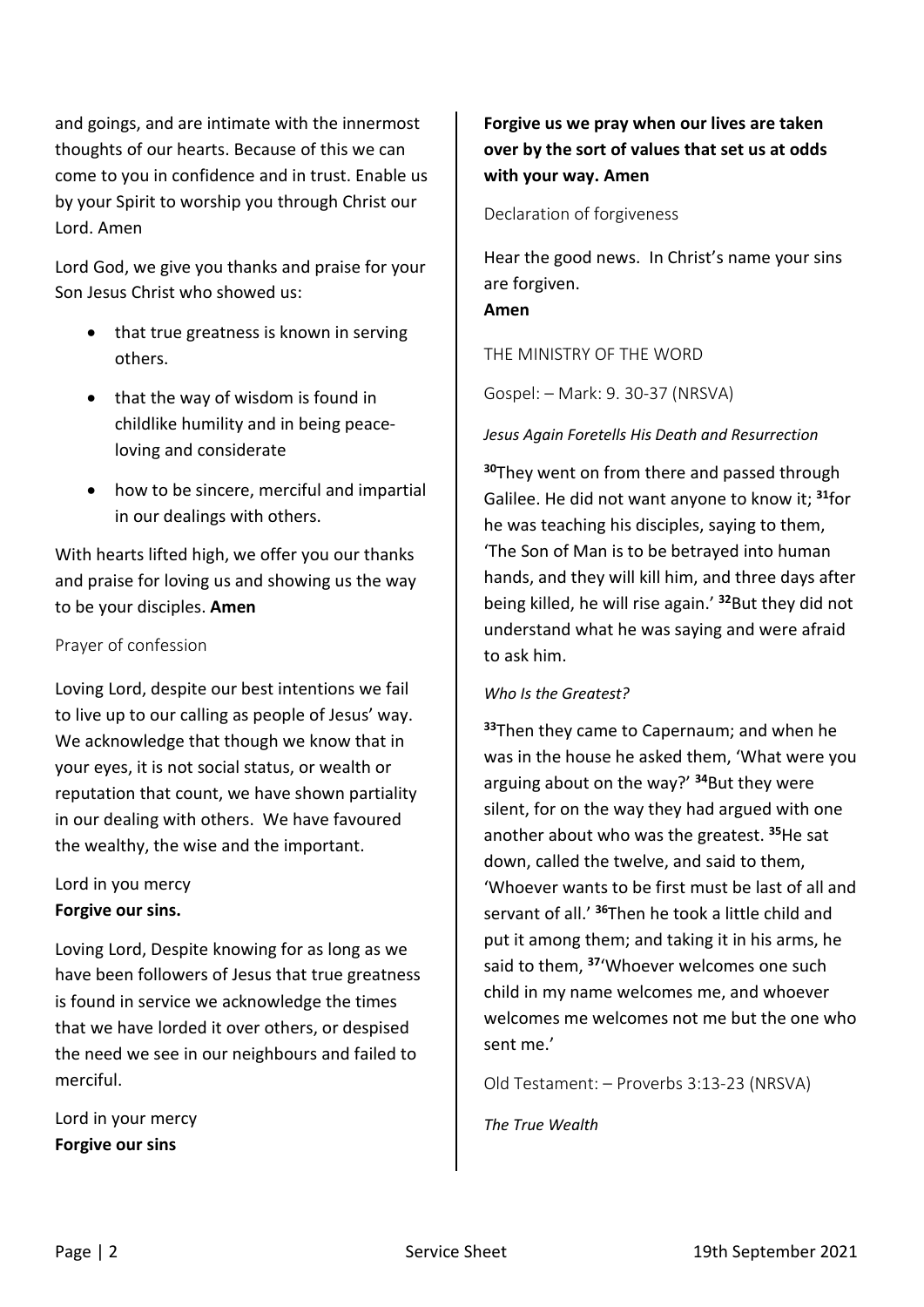**<sup>13</sup>**Happy are those who find wisdom, and those who get understanding, **1** for her income is better than silver, and her revenue better than gold.

**<sup>15</sup>**She is more precious than jewels, and nothing you desire can compare with her. **<sup>16</sup>**Long life is in her right hand;

 in her left hand are riches and honour. **<sup>17</sup>**Her ways are ways of pleasantness,

and all her paths are peace.

**<sup>18</sup>**She is a tree of life to those who lay hold of her;

those who hold her fast are called happy.

## *God's Wisdom in Creation*

**<sup>19</sup>**The Lord by wisdom founded the earth; by understanding he established the heavens; **<sup>20</sup>**by his knowledge the deeps broke open, and the clouds drop down the dew.

## *The True Security*

**<sup>21</sup>**My child, do not let these escape from your sight:

keep sound wisdom and prudence,

- **<sup>22</sup>**and they will be life for your soul and adornment for your neck.
- **<sup>23</sup>**Then you will walk on your way securely and your foot will not stumble.

Epistle: – James 3.13 - 4. 3, 7, 8a (NRSVA)

# *Two Kinds of Wisdom*

**<sup>13</sup>**Who is wise and understanding among you? Show by your good life that your works are done with gentleness born of wisdom. **<sup>14</sup>**But if you have bitter envy and selfish ambition in your hearts, do not be boastful and false to the truth. **<sup>15</sup>**Such wisdom does not come down from above, but is earthly, unspiritual, devilish. **<sup>16</sup>**For where there is envy and selfish ambition, there will also be disorder and wickedness of every kind. **<sup>17</sup>**But the wisdom from above is first pure, then

peaceable, gentle, willing to yield, full of mercy and good fruits, without a trace of partiality or hypocrisy. **<sup>18</sup>**And a harvest of righteousness is sown in peace for those who make peace.

## *Friendship with the World*

**4:1**Those conflicts and disputes among you, where do they come from? Do they not come from your cravings that are at war within you? **<sup>2</sup>**You want something and do not have it; so you commit murder. And you covet something and cannot obtain it; so you engage in disputes and conflicts. You do not have, because you do not ask. **<sup>3</sup>**You ask and do not receive, because you ask wrongly, in order to spend what you get on your pleasures.

**<sup>7</sup>**Submit yourselves therefore to God. Resist the devil, and he will flee from you. **<sup>8</sup>**Draw near to God, and he will draw near to you.

Hymn: StF 706 – Christ be our Light

- **1. Longing for light, we wait in darkness. Longing for truth, we turn to you. Make us your own, your holy people, light for the world to see.** *Christ, be our light! Shine in our hearts. Shine through the darkness. Christ, be our light! Shine in your Church gathered today.*
- **2. Longing for peace, our world is troubled. Longing for hope, many despair. Your word alone has power to save us. Make us your living voice.** *Christ, be our light! Shine in our hearts. Shine through the darkness. Christ, be our light!*

*Shine in your Church gathered today*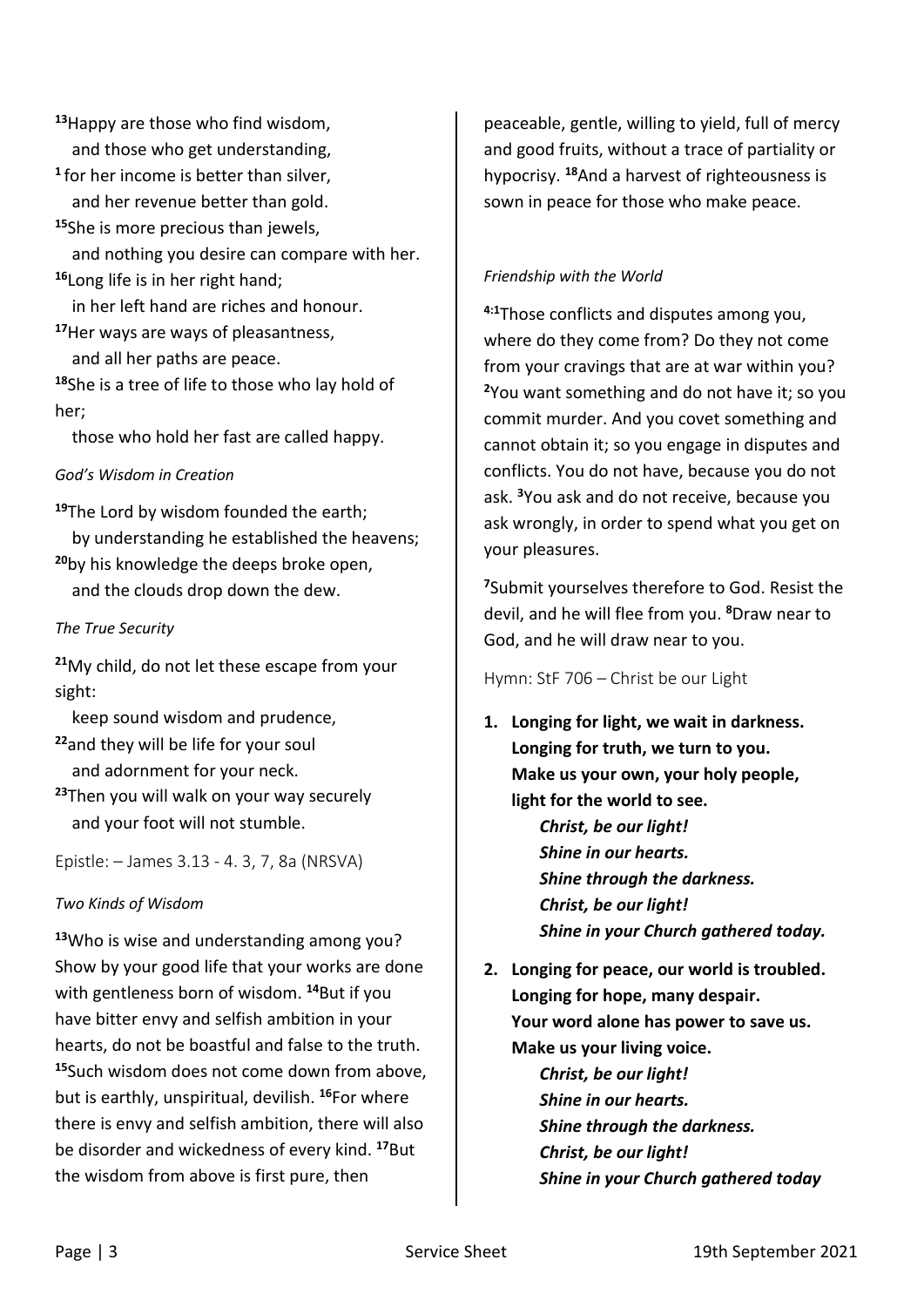- **3. Longing for food, many are hungry. Longing for water, many still thirst. Make us your bread, broken for others, shared until all are fed.**
	- *Christ, be our light! Shine in our hearts. Shine through the darkness. Christ, be our light! Shine in your Church gathered today.*
- **4. Longing for shelter, many are homeless. Longing for warmth, many are cold. Make us your building, sheltering others, walls made of living stone.**
	- *Christ, be our light! Shine in our hearts. Shine through the darkness. Christ, be our light! Shine in your Church gathered today.*
- **5. Many the gifts, many the people, many the hearts that yearn to belong. Let us be servants to one another, making your kingdom come.** *Christ, be our light! Shine in our hearts. Shine through the darkness. Christ, be our light! Shine in your Church gathered today.*

Bernadette Farrell (*b.* 1957)

Sermon

# Sermon topic: Wise up, guys!

It's not a word you are likely to use, unless you're buying a new toothbrush or watching an old comedy film. But today it's our key word. *Wisdom.*

It may not set our pulses racing, yet it speaks to such issues as the Taliban, Twitter trolls and the debate over same-sex marriage, as we shall see. Join me, Stafford, in finding out why.

Wisdom featured in our Bible reading from an epistle -- or letter – that's a bit of a mystery too. It's like one that lands on our doormat with unfamiliar writing on the envelope. Inside it says "from James" -- but James who?

Quite possibly, and excitingly, Jesus's brother of that name. At one time he fell out with Jesus, like all his brothers and sisters. They couldn't understand his urgent mission from God.

But after the crucifixion and resurrection, we find Jacob (the more Hebrew form of his name) as a staunch apostle of his brother's gospel. He became head of the first Christian congregation, the Jewish church in Jerusalem.

But equally, scholars tell us, the Epistle of James could be by a different person addressing fellow Christian Jews scattered across the Mediterranean, about 60 years after Christ: "To the twelve tribes in the Dispersion, greetings."

So let's concentrate on the message. We find a lot about wisdom in the Old Testament of the Bible -- whole books on it -- and it means not just cleverness or deep thought, but an all-embracing package of faith, personal principles and practical action. The *wise* way to live.

The Bible gives many examples of what's wise and what isn't, but today we're going to concentrate on these words from the epistle: "But the wisdom from above is first pure, then peaceable, gentle, willing to yield, full of mercy and compassionate deeds." (Chapter 3 verse 17) And we'll see how this rules out three kinds of modern behaviour.

The first is fanaticism. The perverted wisdom of fanatics is pitiless dogma. It is applied with a brutal violence towards anyone who does not believe or practise every detail. Dogma is not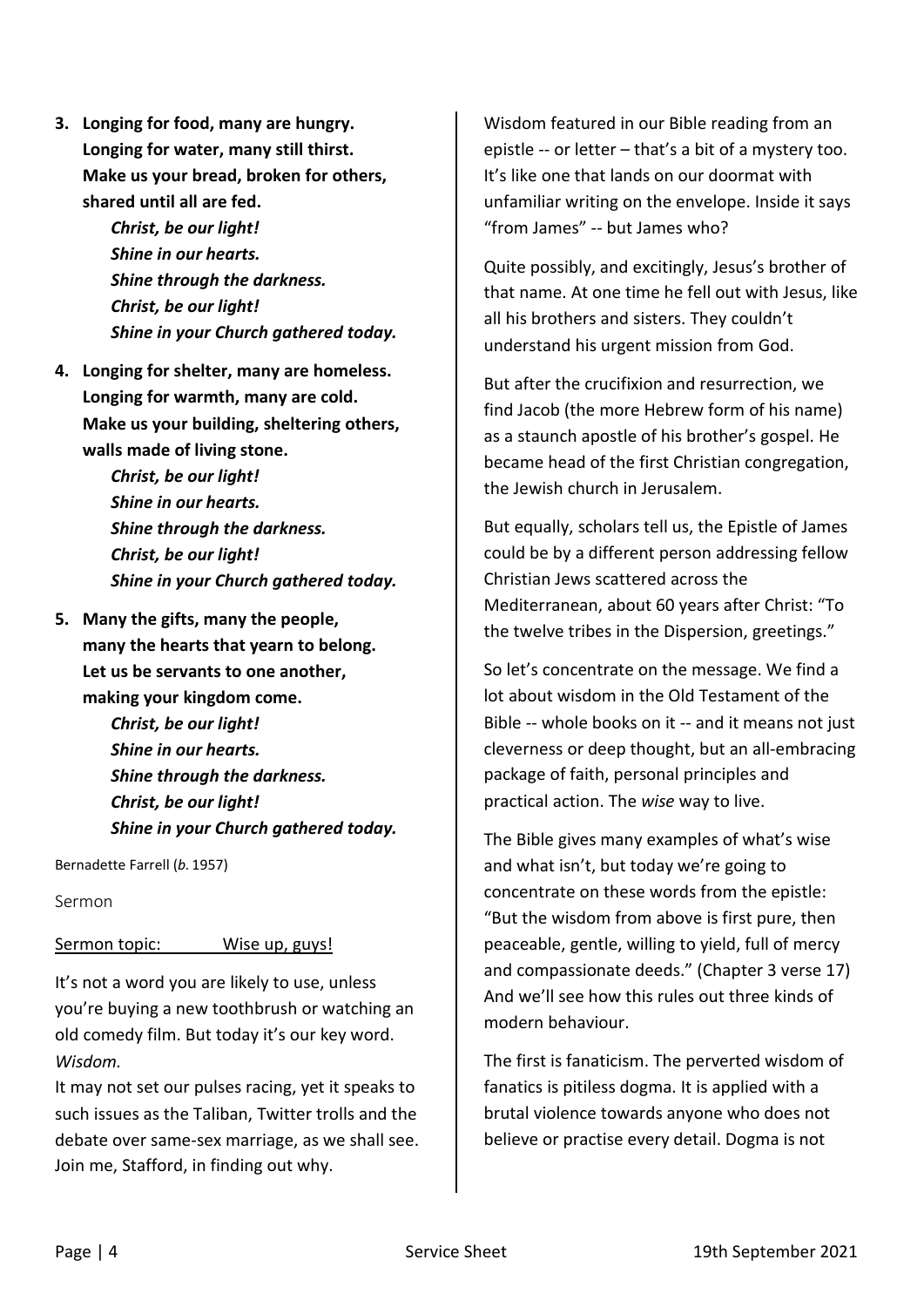based on genuine spiritual faith, whether Islamic, Christian or secular idealism.

(The Church has been – still is? – among those guilty of dogmatism. It has treated cruelly those branded as heretics or followers of "false" religions.)

Fanaticism is at heart a love of power, usually exercised by men – whether rough burly men with guns or smooth-talking men behind presidential desks. The fact that fanatics have to rely on force to maintain their power reveals the weakness of their wisdom. In the end it must fail and crumble.

True wisdom that lasts for ever, says James, is "peaceable and gentle, full of mercy and good deeds". He was clearly inspired by Christ's Sermon on the Mount: "Blessed are the meek, for they will inherit the earth . . . Blessed are the merciful, for they will receive mercy . . . Blessed are the peacemakers, for they will be called children of God." (Matthew 5 verses 5, 7, 9)

Secondly, the wise way to live rules out what James calls "bitter envy and selfish ambition" and being "boastful and false to the truth". Such perverted wisdom he calls "devilish", using a word not found anywhere else in the New Testament.

Today's social media on the internet is sadly poisoned by bitterness, envy and falsehood. People use such platforms as Twitter and Facebook to attack – anonymously – public figures, or individuals from their personal circles. Venom is poured on those who express different opinions or who are envied for their success in life.

If we are tempted to be critical of others, Christ has a message for us: "How can you say to your neighbour, 'Let me take the speck out of your

eye,' while the log is in your own eye? You hypocrite, first take the log out of your own eye, and then you will see clearly to take the speck out of your neighbour's eye." (Matthew 7 verses 4, 5)

As James says, "The wisdom from above is first pure, then peaceable, gentle."

The next word he uses rules out a third kind of modern behaviour; one that is relevant both to our national conversation and to us as members of the Church. Prejudice.

Godly wisdom, writes James in Greek, is *eupeithes.* This has been given different thoughtful translations. Among them are "openminded" (Revised English Bible), "submissive" (New International Version) and "friendly" (Good News Bible). Perhaps the best appears in the much-respected New Revised Standard Version: "willing to yield".

Willing to yield: what does that say about angrily shouting down other people's opinions? What does it say about the "cancel culture", when those with unfashionable views are excluded from public speaking engagements, or sacked from university posts?

A wisdom that is open-minded and willing to yield says that truth and constructive action emerge only when all sides of a debate are heard, and honour is given to opponents. This is as pertinent to Christians as to anyone else.

A Methodist minister, the Rev. Michael Townsend, wrote an excellent commentary on the Epistle of James. It was published 25 years ago, but his comment on *eupeithes* could not be more up to date for such issues as same-sex marriage:

"We should ask ourselves more often than perhaps we do whether the fellow-Christian with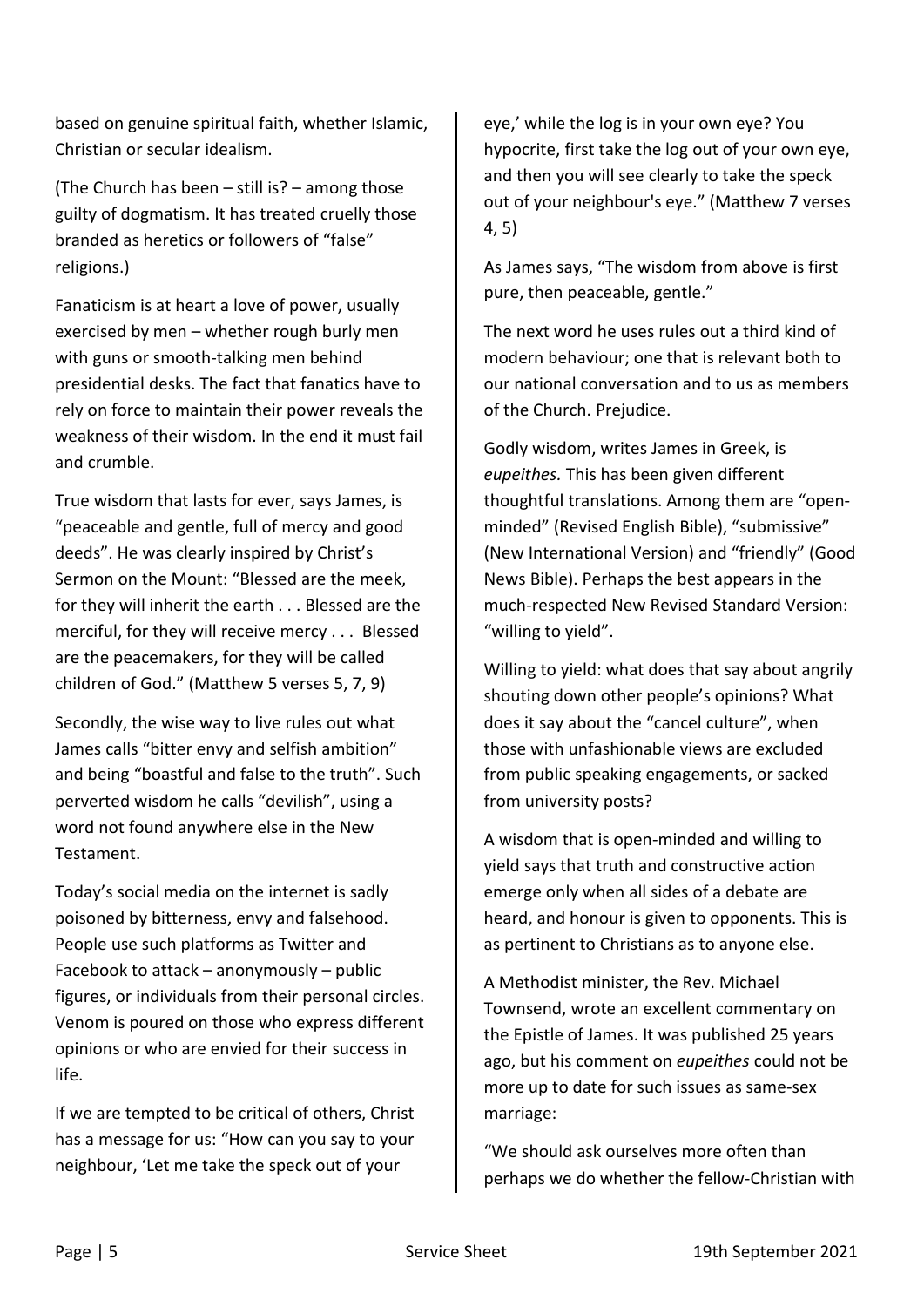whom we disagree might not sometimes be right! At the very least it means granting others the sincerity and integrity of their view. This easily-overlooked virtue becomes all the more important when the church is deeply divided over some matter of ethics or practice."

So we say thank you, James, whoever you were, for writing from the fulness of your heart to the people of your time, and equally of our time. Thank you for showing us that living in God's wisdom, grounded in Jesus the Christ, rules out fanaticism and, perhaps closer to home for us, envy and prejudice. We cherish your words that "the wisdom from above is first pure, then peaceable, gentle, willing to yield, full of mercy and compassionate deeds".

Hymn: StF 500 – Happy are they who find the grace

- **1. Happy are they who find the grace, the blessing of God's chosen race, the wisdom coming from above, the faith that sweetly works by love.**
- **2. Happy beyond description we, who say 'the Saviour died for me,' the gift unspeakable obtain, and heavenly understanding gain.**
- **3. Wisdom divine! Who tells the price of wisdom's costly merchandise? Wisdom to silver we prefer, and gold is dross compared to her.**
- **4. Her hands are filled with length of days, true riches, and immortal praise, riches of Christ, on all bestowed, and honour that descends from God.**
- **5. To purest joys she all invites, chaste, holy, spiritual delights; her ways are ways of pleasantness, and all her flowery paths are peace.**

**6. Happy are they who wisdom gain, thrice happy who that guest retain; they own, and shall for ever own, wisdom, and Christ, and heaven are one.**

Charles Wesley (1707–1788)

### THE RESPONSE

Prayers of thanksgiving

### God of wisdom,

Whose knowledge is too wonderful for us, Who created the world and all that it contains, Who knows each blade of grass and hair upon our head,

We are grateful for the part we play in your vision for creation

And we offer you praise for Your infinite love for us and our world.

God of parables,

we give you thanks for Jesus, who brings your wisdom to us through parables and stories, through love and action, through prayer and sacrifice. We thank you that even when we are not wise enough to grasp your message, Your love for us never falters and your patience with us is unceasing.

### God of inspiration,

we thank you that we are not you, that we do not have to hold all that you hold, that we have limits and we are limited, yet you still trust us to be partners in your creation.

By the power of the Holy Spirit, encourage us in our journey with you, inspire us to live for your kingdom, seeking your wisdom in all we say and do.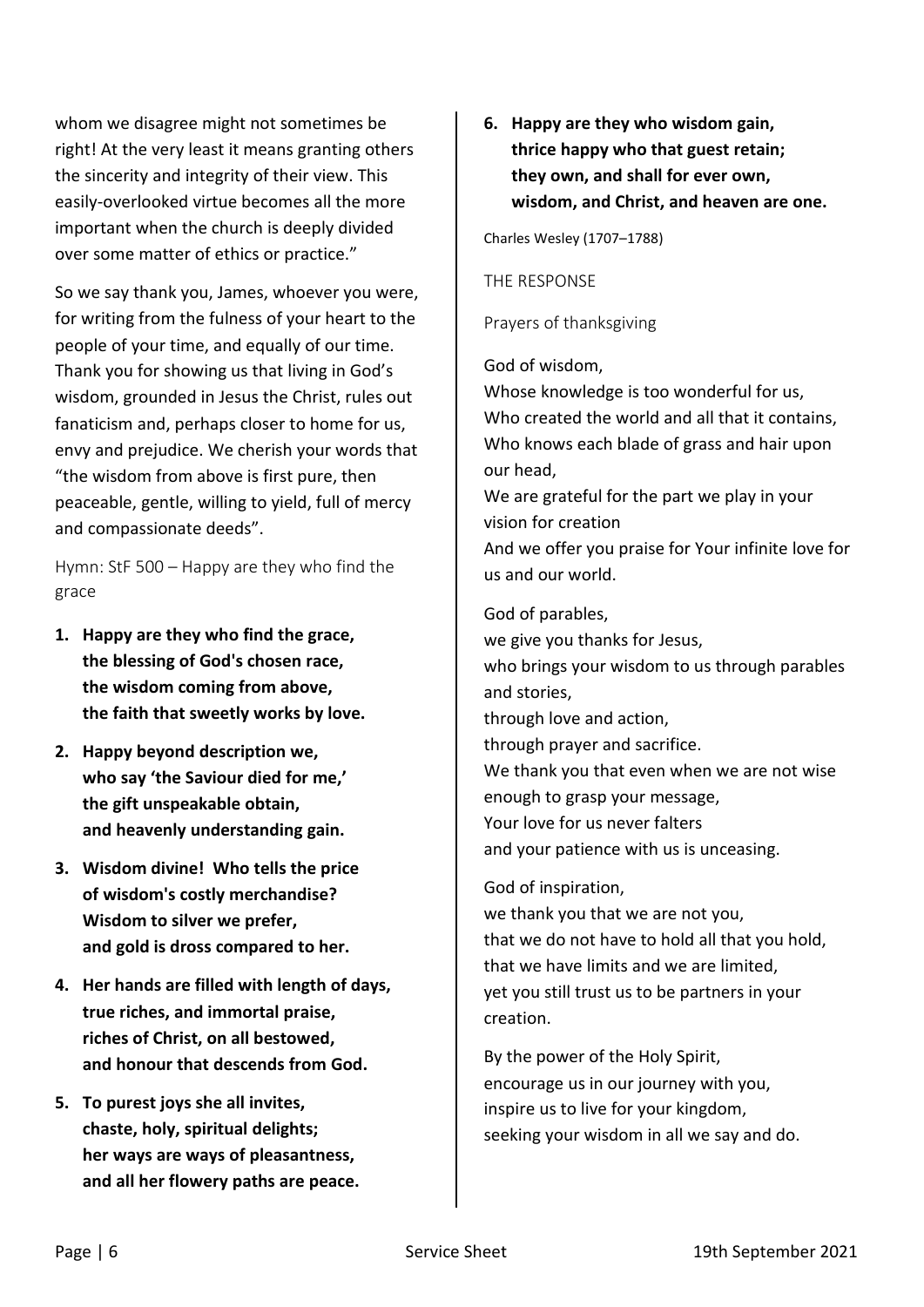We pray all of this in the name of God: Father, Son, and Holy Spirit. **Amen.**

Prayers of intercession

Let us offer our prayer with all God's people through Jesus Christ our Lord who ever lives to pray for us.

- We pray for the needs of the world...
- We pray for the Church...
- We pray for all in trouble or distress…
- We pray for all who make a new beginning today…
- We pray for ourselves

God of compassion and mercy listen to our prayers in Jesus' name.

#### **Amen**

The Lord's Prayer

We say the Lord's prayer:

**Our Father who art in heaven hallowed be thy name; thy kingdom come, thy will be done, on earth as it is in heaven. Give us this day our daily bread. And forgive us our trespasses, as we forgive those who trespass against us. And lead us not into temptation; but deliver us from evil. For thine is the kingdom, the power and the glory, for ever and ever. Amen**

The Offering & prayer

Though we join in this service online we may well be supporting our home church financially. Let us pray.

Loving God accept gifts we offer. We pray for you blessing on their use that they may be spent in ways that are in accordance with your ways. **Amen**

#### THE DISMISSAL

Hymn: StF 545 – Be Thou My Vision

**1. Be thou my vision, O Lord of my heart, be all else but naught to me, save that thou art;**

**be thou my best thought in the day and the night,**

**both waking and sleeping, thy presence my light.**

- **2. Be thou my wisdom, be thou my true word, be thou ever with me, and I with thee, Lord; be thou my great Father, thy child let me be; be thou in me dwelling, and I one with thee.**
- **3. Be thou my breastplate, my sword for the fight;**

**be thou my whole armour, be thou my true might;**

**be thou my soul's shelter, be thou my strong tower:**

**O raise thou me heavenward, great Power of my power.**

- **4. Riches I heed not, nor earth's empty praise: be thou mine inheritance now and always; be thou and thou only the first in my heart: O Sovereign of heaven, my treasure thou art.**
- **5. High King of heaven, thou heaven's bright Sun,**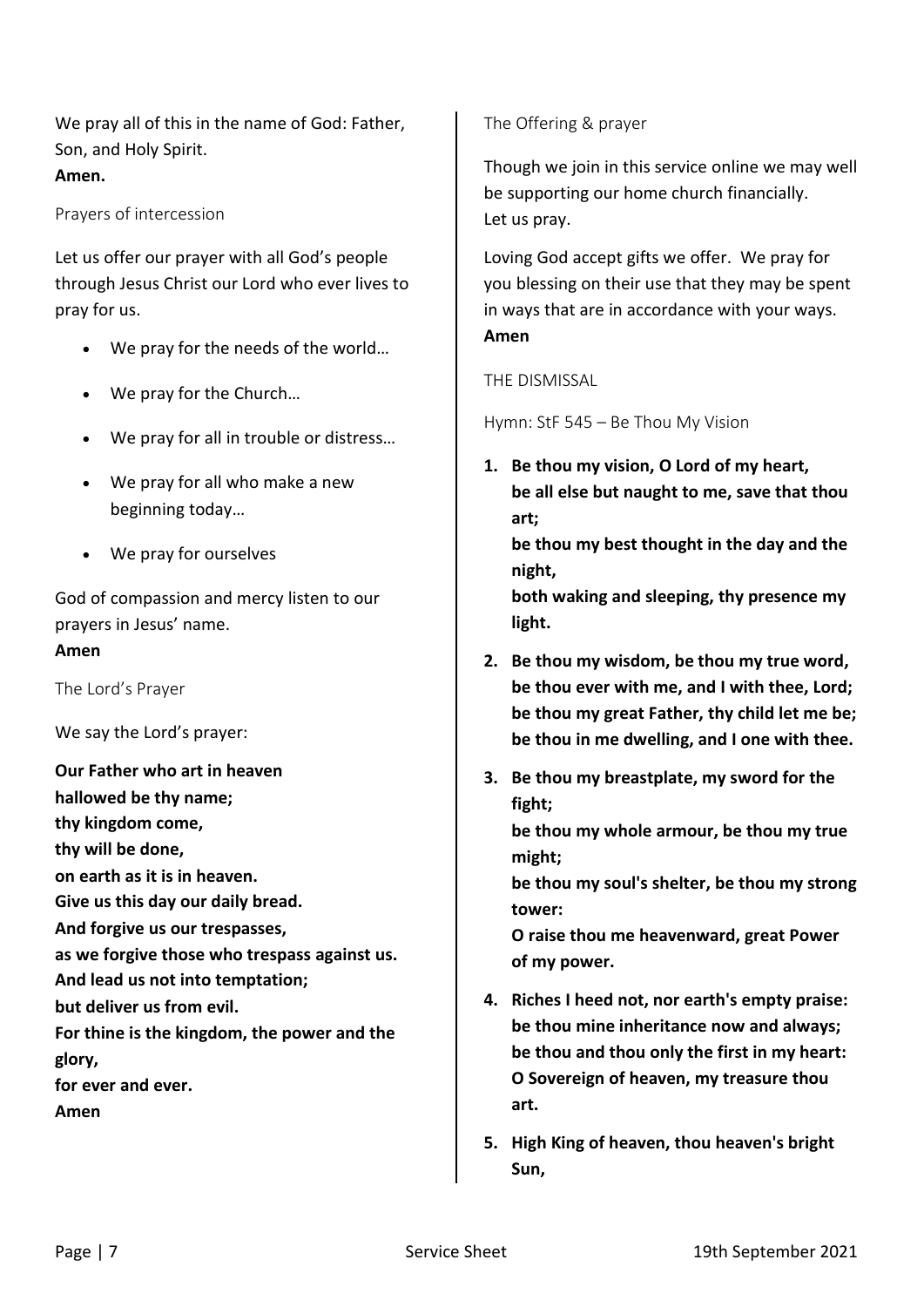**O grant me its joys after victory is won; Great Heart of my own heart, whatever befall,**

**still be thou my vision, O Ruler of all.**

Irish, 8th century *translated by* Mary Elizabeth Byrne (1880–1931) versified by Eleanor Henrietta Hull (1860–1935) *(alt.)*

Dismissal & blessing

Go now from this time of worship. Resolve that your whole living be an offering to God in order that you will be not only hearers but doers of the word.

#### **We go to love and serve the Lord**

God our Father, strengthen you,

God the Son show you how to live,

God the Holy Spirit make you fruitful in all you do.

And the peace and love of our God be always with you.

**Amen**